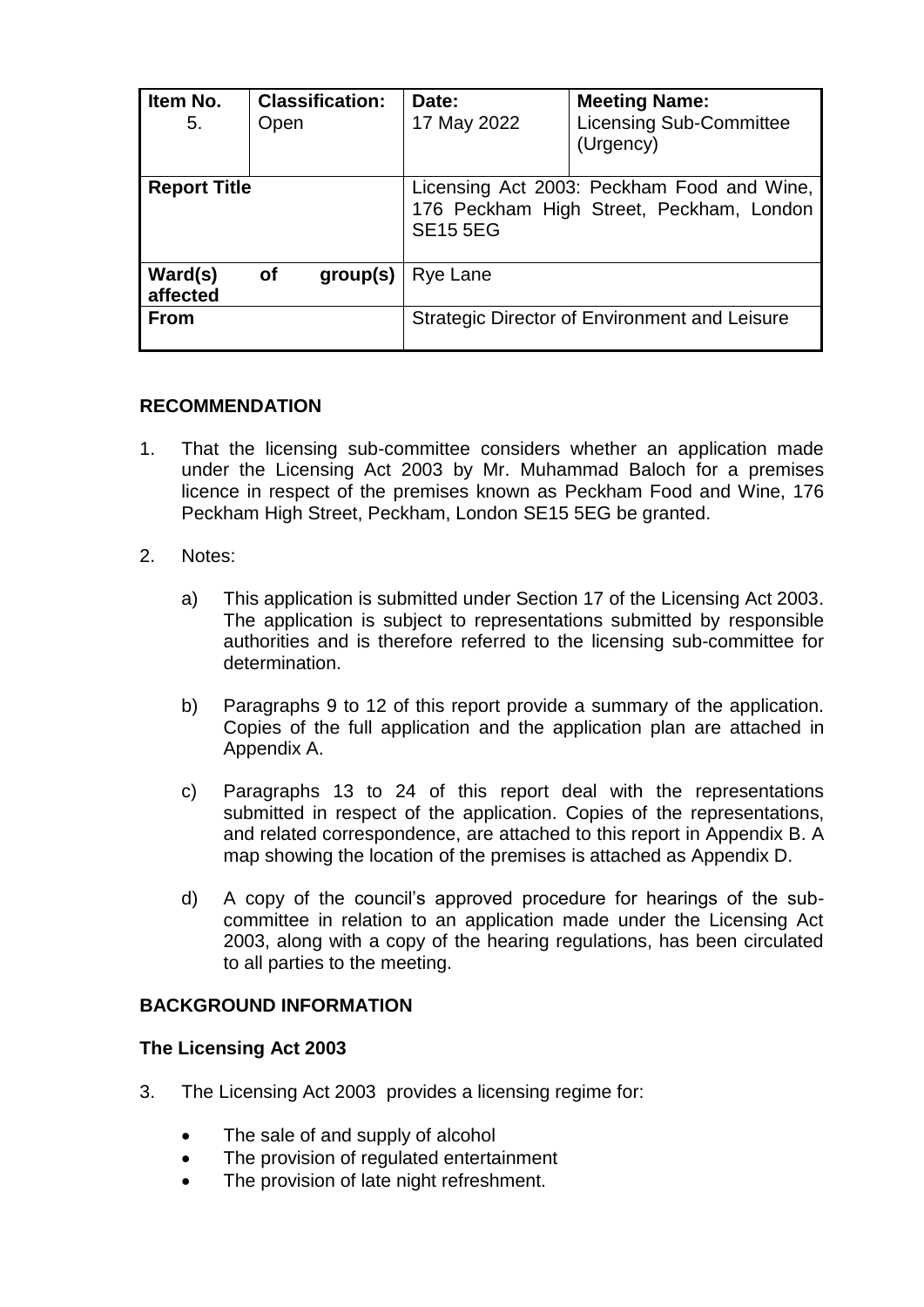- 4. Within Southwark, the licensing responsibility is wholly administered by this council.
- 5. The Act requires the licensing authority to carry out its functions under the Act with a view to promoting the four stated licensing objectives. These are:
	- The prevention of crime and disorder
	- The promotion of public safety
	- The prevention of nuisance
	- The protection of children from harm.
- 6. In carrying out its licensing functions, a licensing authority must also have regard to
	- The Act itself
	- The guidance to the act issued under Section 182 of the Act
	- Secondary regulations issued under the Act
	- The licensing authority's own statement of licensing policy
	- The application, including the operating schedule submitted as part of the application
	- Relevant representations.
- 7. The premises licence application process involves the provision of all relevant information required under the Act to the licensing authority with copies provided by the applicant to the relevant responsible bodies under the Act. The application must also be advertised at the premises and in the local press. The responsible authorities and other persons within the local community may make representations on any part of the application where relevant to the four licensing objectives.

## **KEY ISSUES FOR CONSIDERATION**

## **The premises licence application**

- 8. On 20 December 2022 Mr. Muhammad Baloch applied to this council for the grant of a premises licence in respect of Peckham Food and Wine, 176 Peckham High Street, Peckham, London SE15 5EG.
- 9. The application is summarised as follows:
	- **The sale of alcohol to be consumed off the premises**
		- o Monday to Sunday: 07:00 to 23:00
	- **Proposed opening hours of the premises** 
		- o Monday to Sunday: 07:00 to 23:00.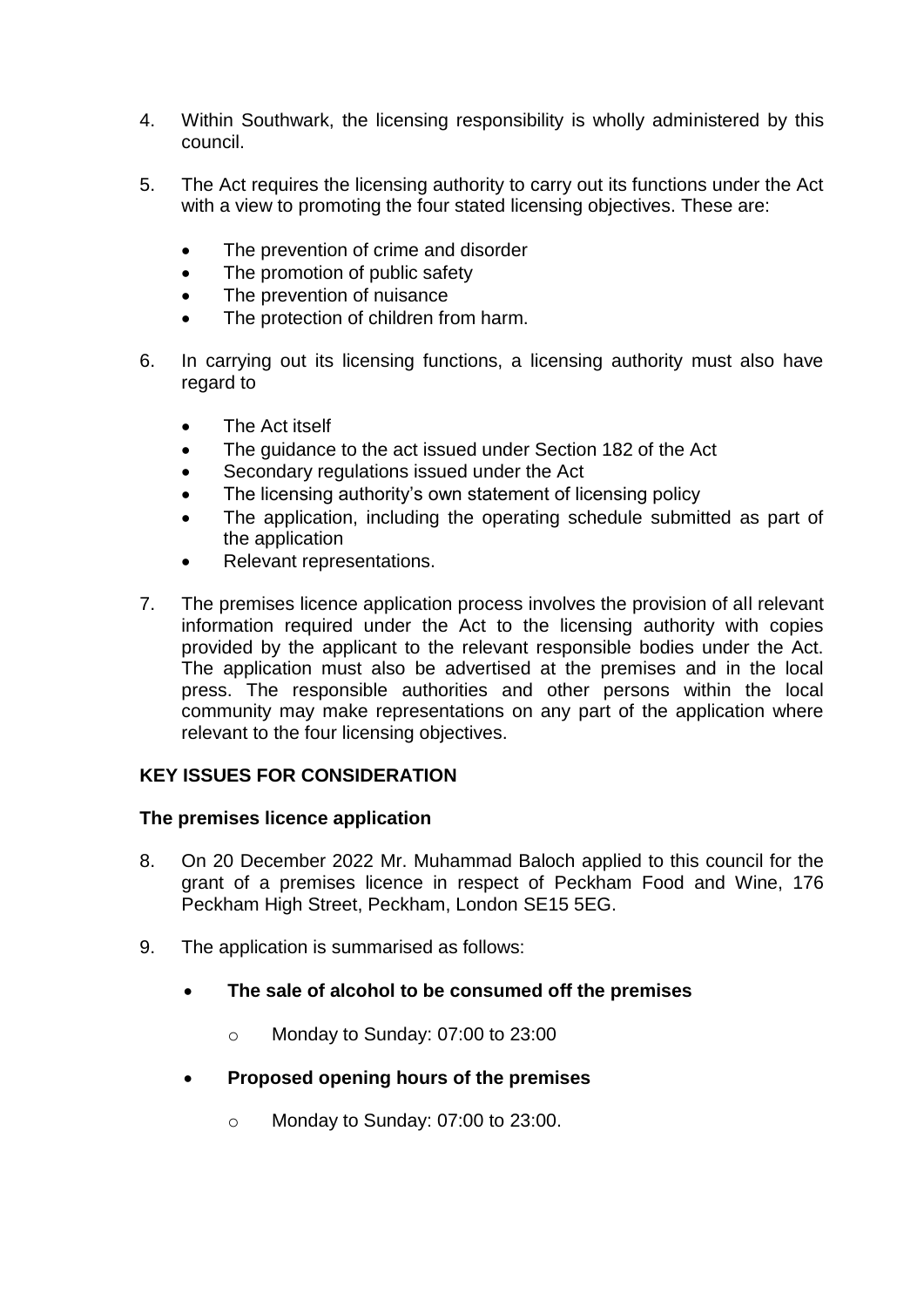10. The premises and the intended style of operation of the premises are described in the application as follows:

> "A convenience store offering a range of groceries and goods in addition to the sale of alcohol." (Text copied from the application verbatim).

11. The premises licence application form includes an 'operating schedule'. Parts J, K, L and M of the operating schedule set out the proposed licensable activities, operating hours and operational control measures in full with reference to the four licensing objectives. Should a premises licence be issued in respect of the application then the information provided in part M of the operating schedule will form the basis of conditions that will be attached to any licence granted subsequent to the application. Copies of the application and application plan are attached to this report as Appendix A.

#### **Designated premises supervisor**

12. The proposed designated premises supervisor (DPS) is Mr. Asif Ali.

#### **Representations from responsible authorities**

- 13. Representations have been submitted by the Metropolitan Police Service, this council's environmental protection team, this council's trading standards service and by the council's licensing service in its role as a responsible authority.
- 14. The Metropolitan Police Service notes that the premises were subject to a premises licence review submitted by this council's trading standards service in 2017, when the premises licence was revoked, and that an appeal against the licence revocation was rejected by the Magistrates' Court.
- 15. The Metropolitan Police service further notes that the premises are located in the Peckham cumulative impact area and that the locale has a large problem with street drinking, alcohol abuse and associated crime and disorder. The Metropolitan Police Service contends that the applicant has not addressed cumulative impact at all in the application. The Metropolitan Police Service recommend that the licence is refused, but propose that, if the licensing subcommittee is minded to grant the licence, various conditions be imposed on any issued licence.
- 16. The environmental protection team's representation was submitted in respect of the prevention of public nuisance licensing objective. The environmental protection team notes that the premises are located in a cumulative impact area.
- 17. The environmental protection team contends that any increase in alcohol sales in the already saturated cumulative impact area is likely to contribute to the negative cumulative impact on public nuisance caused by street drinking, drunkenness, street fouling, and rowdy conduct in the street. The environmental protection team contends that the applicant has not addressed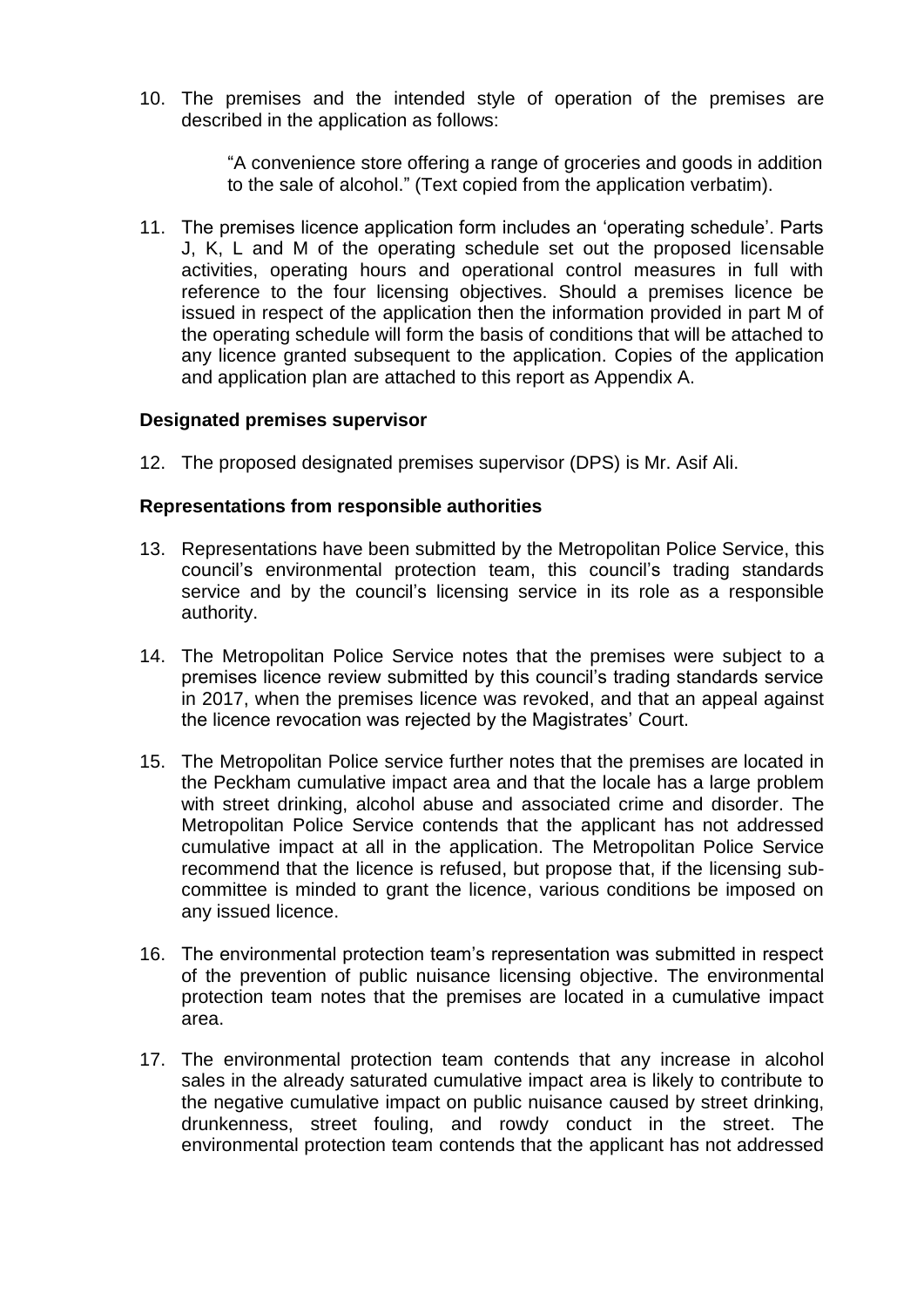cumulative impact. The environmental protection team objects to the application.

- 18. The trading standards service's representation was submitted with regard to all four licensing objectives. The trading standards service notes that the premises were subject to a premises licence review submitted by the trading standards service in 2017, when the premises licence was revoked, and that an appeal against the revocation was rejected by the Magistrates' court.
- 19. The trading standards Service further notes that the premises are located in the Peckham cumulative impact area. The trading standards service states that there is a presumption that new premises licence applications for off licensed premises in the Peckham cumulative impact area will be refused on the basis that the area is already saturated with such premises. The trading standards service notes that the proposed designated premises supervisor of the premises, Mr Asif Ali, received a caution under the Licensing Act 2003 pertaining to another off licence premises located in Southwark. The Trading Standards Service asks that the application be refused.
- 20. Licensing as a responsible authority submitted a representation with regard to all four licensing objectives. The licensing responsible authority notes that the premises are located in a cumulative impact area. Licensing as a responsible authority contends that the applicant has failed to address both cumulative impact, and the presumption to refuse applications that are subject to a cumulative impact policy.
- 21. Licensing as a responsible authority notes that the premises were subject to a premises licence review submitted by this council's trading standards service in 2017, when the premises licence was revoked, and that an appeal against the revocation was rejected by the Magistrates' Court. Licensing as a responsible authority further notes that an application for a premises licence submitted in 2021 was refused by the licensing sub-committee and that the previous Licensee or DPS may still have an interest in the business.
- 22. Licensing as a responsible authority recommends that the application is refused unless the applicant can demonstrate that the proposed operation of the premises will not contribute to crime and disorder and public nuisance within the Peckham cumulative impact area.
- 23. Copies of the representations submitted by responsible authorities, and related correspondence, are attached as Appendix B.

## **Representations from other persons**

24. No representations were submitted by 'other persons'.

## **Conciliation**

25. The applicant was sent copies of the representations and replied to the responsible authorities. The environmental protection team and trading standards service responded by stating that they uphold their representations.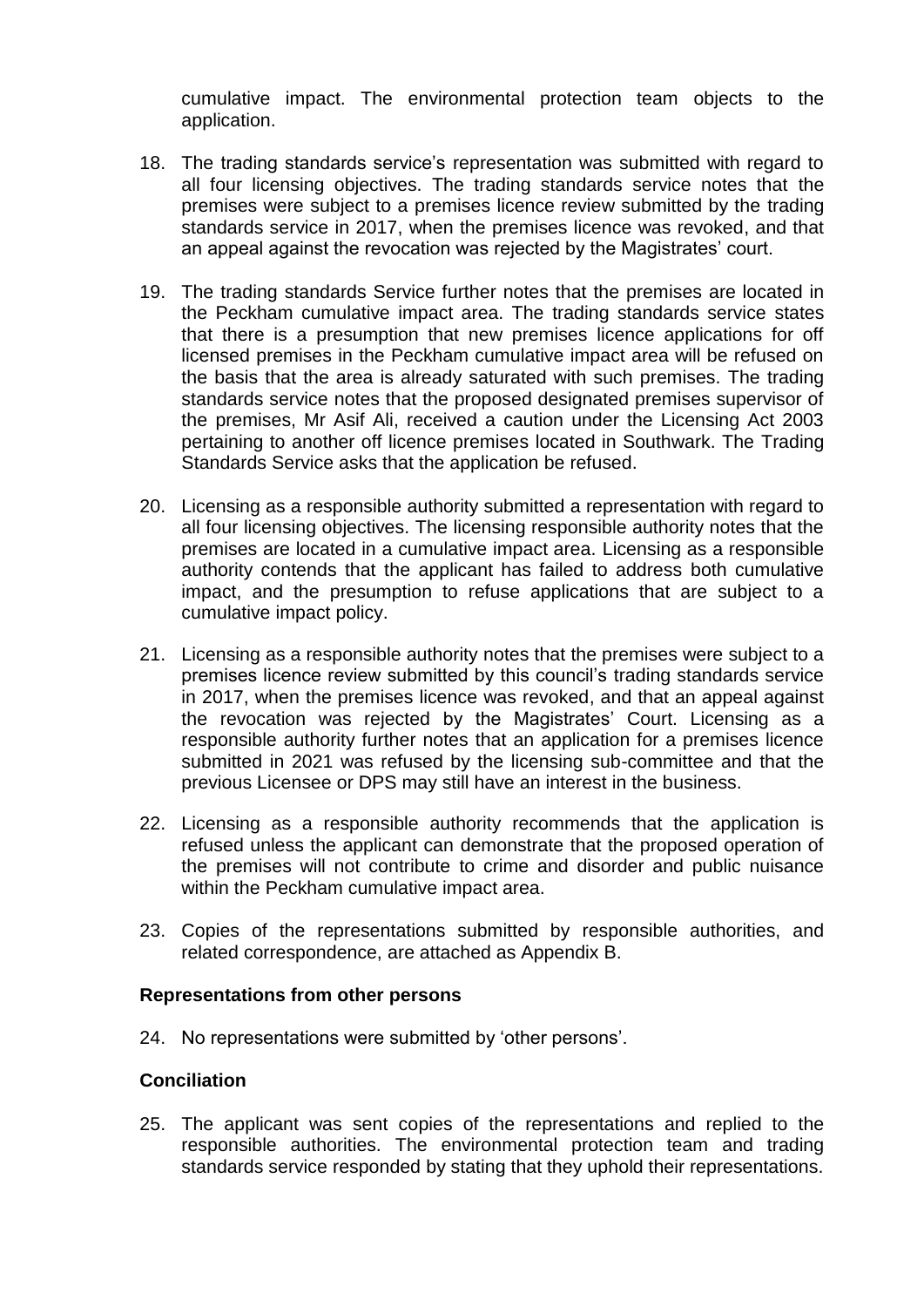- 26. The representations submitted by the Metropolitan Police Service and licensing as a responsible authority remain outstanding.
- 27. Therefore, at the time of the writing of this report, all of the representations submitted remain outstanding and must be considered by the licensing subcommittee. At the hearing to determine this application the licensing subcommittee will be apprised as to any conciliation, whether partial or full, of any of the responsible authorities.

#### **Premises history**

- 28. On 6 August 2006 a premises licence was issued in respect of the premises to Muhammed Islam and Saima Shahzadi. The premises licence allowed for the sale of alcohol 24 hours a day and 24 hours a day opening hours.
- 29. On 15 June 2009 the licence was transferred to Kiran Israr. Kiran Israr was also specified as the designated premises supervisor on this date.
- 30. On 19 June 2017, an application was submitted by this council's trading standards service under Section 51 of the Licensing Act 2003, for the review of the premises licence held by Kiran Israr in respect of the premises known as Peckham Food and Wine, 176 Peckham High Street, London SE15 5EG.
- 31. On 27 June 2017 an application, to have immediate effect, was submitted to specify Aamir Ali as the DPS of the premises. The application was granted and issued on 27 June 2017. The licensee remained Kiran Israr.
- 32. A licensing sub-committee hearing to determine the review application submitted in respect of the premises on 19 June 2017 took place on 15 September 2017. At the hearing the licensing sub-committee decided to revoke the premises licence issued in respect of the premises. A copy of the notice of decision pertaining to the review hearing of 15 September 2017 is attached in Appendix C.
- 33. On 4 September 2018 High Street Food Store Limited applied for a premises licence to allow the off sale of alcohol at the premises between 09:00 to 23:00 daily. By 2 October 2018 representations had been received by this council's licensing responsible authority, this council's trading standards service and by the Metropolitan Police Service. The application was withdrawn on 3 October 2018. High Street Food Store Limited is now dissolved. Companies House records show that the director of High Street Food Store Limited was a Mr Ali Yasir.
- 34. On 25 April 2021 Mr. Abdul Aziz Umer applied to this council for the grant of a premises licence in respect of Peckham Food and Wine, 176 Peckham High Street, Peckham, London SE15 5EG.
- 35. A licensing sub-committee hearing to determine the premises licence application submitted in respect of the premises on 25 April 2021 by Mr. Abdul Aziz Umer 2021 took place on 22 July 2021. At the hearing the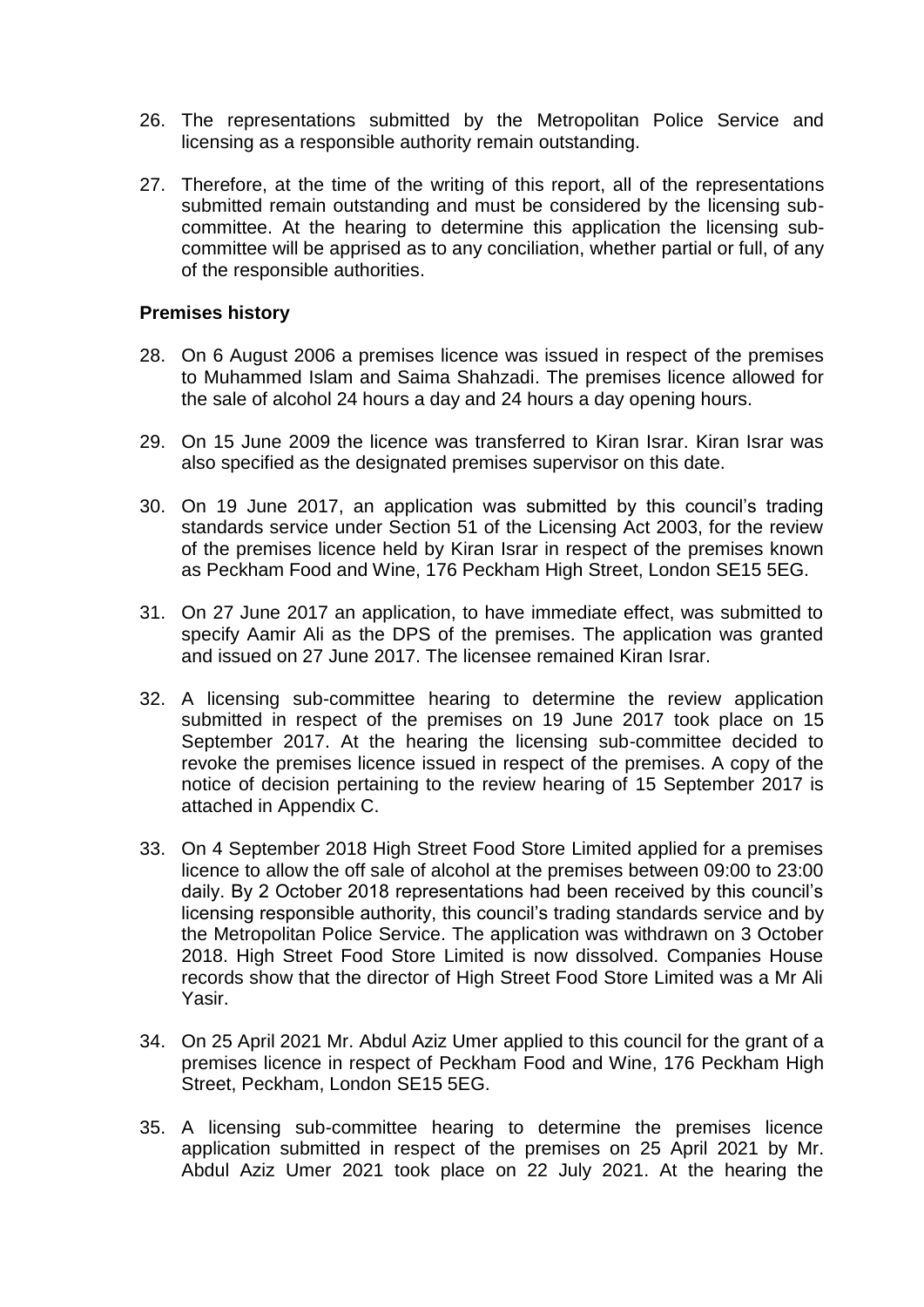licensing sub-committee decided to reject the application. A copy of the Notice of Decision pertaining to the hearing of 22 July 2021 is attached in Appendix C.

36. No temporary event notices have been submitted in respect of the premises.

## **Map**

37. A map showing the location of the premises is attached to this report as Appendix D. The following licensed premises are also shown on the map and provide licensable activities as stated below:

**Prince of Peckham, 1 Clayton Arms Clayton Road, London SE15 5JA** licensed for:

- Films, indoor sporting events, recorded music and the sale of alcohol to be consumed on or off the premises:
	- o Sunday to Thursday: 10:00 to 00:00 (midnight)
	- o Friday and Saturday: 10:00 to 02:00

**Peckham News, 133 Peckham High Street, London SE15 5SL** licensed for:

- The sale of alcohol to be consumed off the premises:
	- o Monday to Sunday: 09:00 to 23:00

## **Binder Off Licence, 149 Peckham High Street, London SE15 5SL**  licensed for:

- The sale of alcohol to be consumed off the premises:
	- o Monday to Sunday: 10:00 to 00:00

## **The Copper Tap at the Red Cow, 190-192 Peckham High Street, SE15 5EG** licensed for:

- Recorded music, performances of dance and the sale of alcohol to be consumed on or off the premises:
	- o Monday to Thursday: 12:00 to 23:00
	- o Friday and Saturday: 12:00 to 01:00
	- o Sunday: 12:00 to 22:30
- Late night refreshment and live music:
	- o Friday and Saturday: 12:00 to 01:00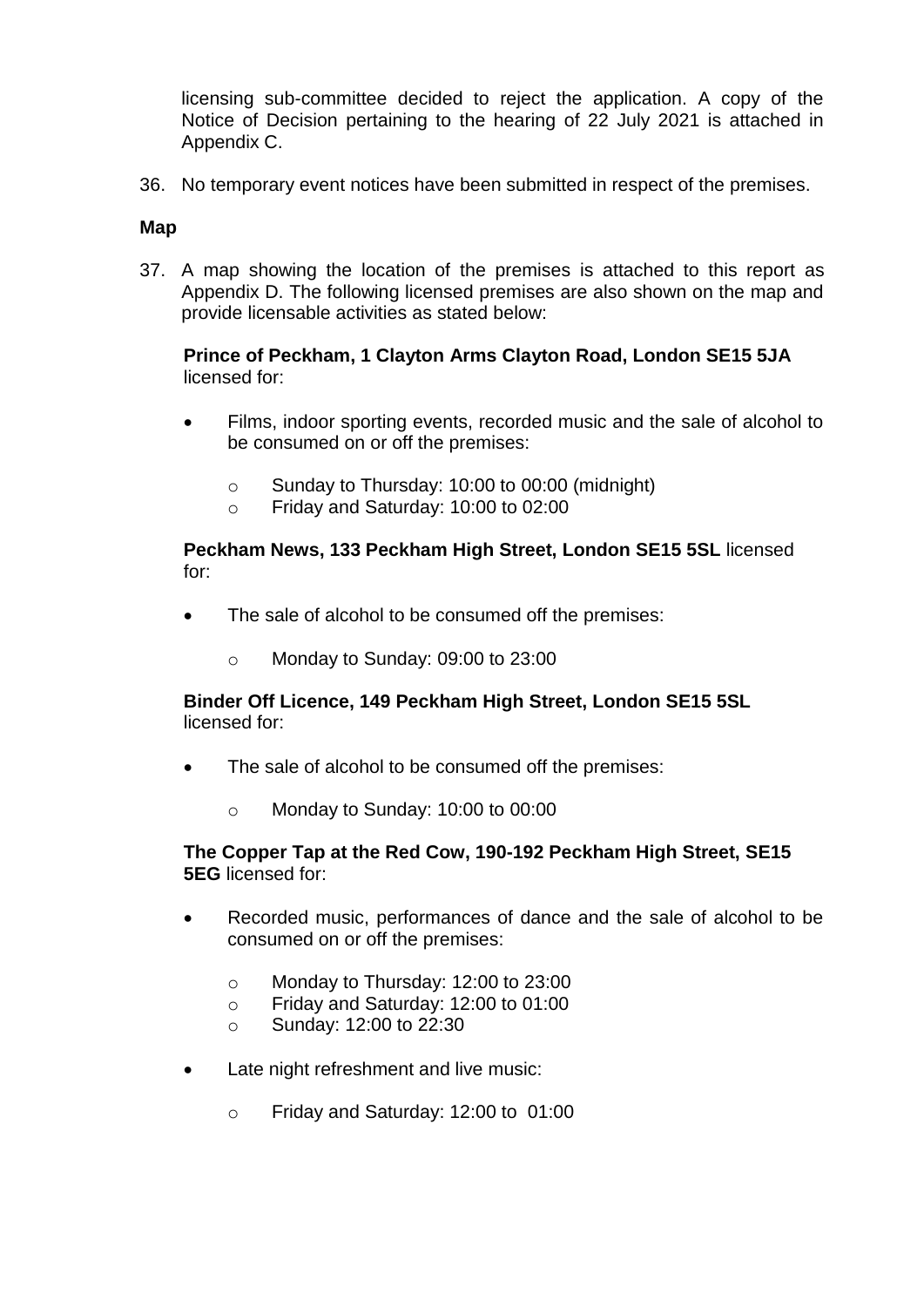## **Southwark Council statement of licensing policy**

- 38. Council assembly approved Southwark's statement of licensing policy 2021- 2026 on 25 November 2020 and came into effect on 1 January 2021.
- 39. Sections of the statement that are considered to be of particular relevance to the sub-committee's consideration are:
	- Section 3 Purpose and scope of the policy. This reinforces the four licensing objectives and the fundamental principles upon which this Authority relies in determining licence applications
	- Section 5 Determining applications for premises licences and club premises certificates. This explains how the policy works and considers issues such as location; high standards of management; and the principles behind condition setting.
	- Section 6 Local cumulative impact policies. This sets out this authority's approach to cumulative impact and defines the boundaries of the current special policy areas and the classifications of premises to which they apply. To be read in conjunction with Appendix B to the policy.
	- Section 7 Hours of operation. This provides a guide to the hours of licensed operation that this Authority might consider appropriate by type of premises and (planning) area classification.
	- Section 8 The prevention of crime and disorder. This provides general guidance on the promotion of the first licensing objective.
	- Section 9 Public safety. This provides general guidance on the promotion of the second licensing objective.
	- Section 10 The prevention of nuisance. This provides general guidance on the promotion of the third licensing objective.
	- Section 11 The protection of children from harm. This provides general guidance on the promotion of the fourth licensing objective.
- 40. The purpose of Southwark's statement of licensing policy is to make clear to applicants what considerations will be taken into account when determining applications and should act as a guide to the sub-committee when considering the applications. However, the sub-committee must always consider each application on its own merits and allow exceptions to the normal policy where these are justified by the circumstances of the application.

## **Cumulative impact area (CIA)**

41. The premises are situated in the Peckham cumulative impact area and in the Peckham major town centre area.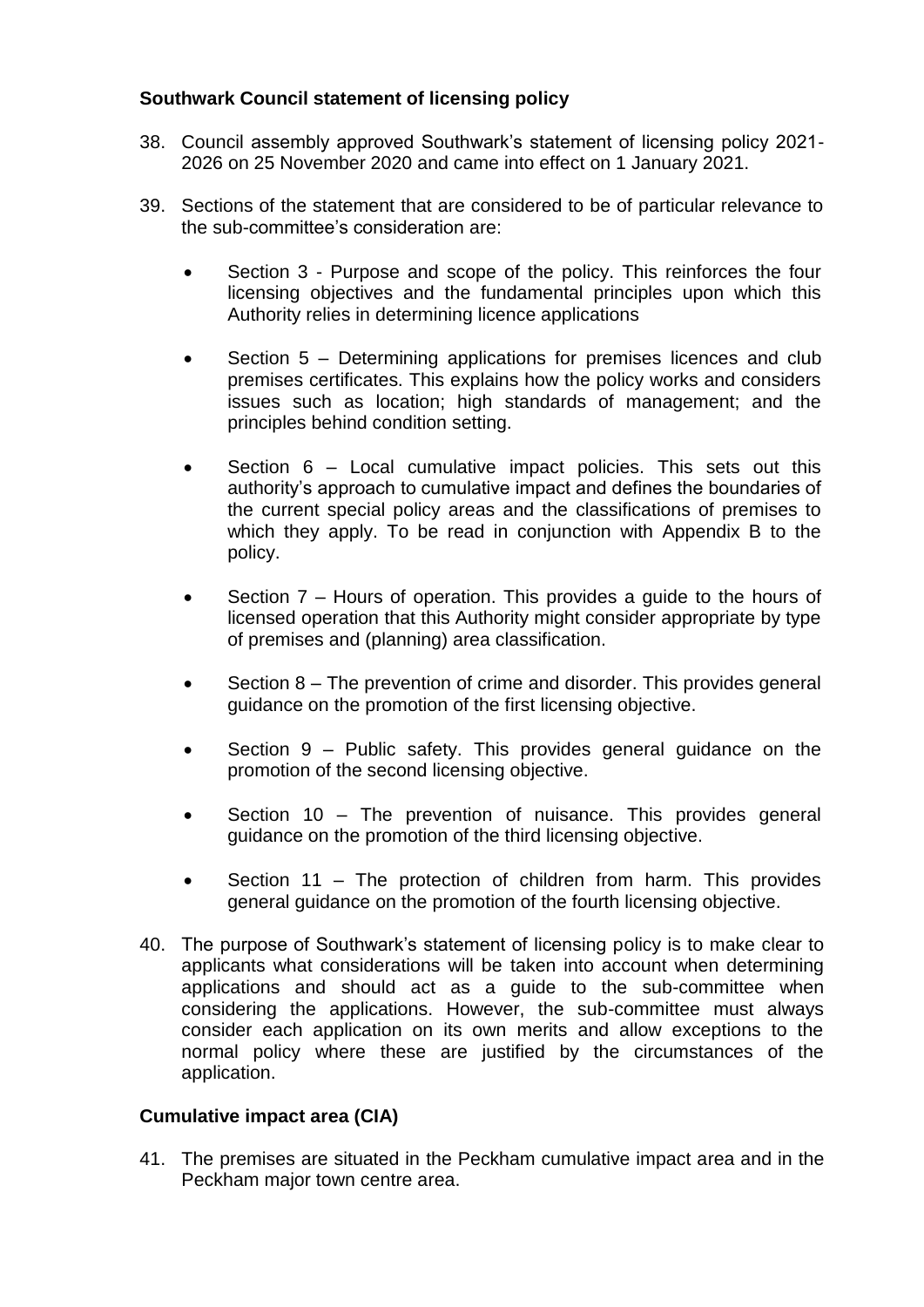- 42. Under the Southwark's statement of licensing policy 2021 2026 the following closing times are recommended as appropriate within this area for the categories of premises stated:
	- Off licences and alcohol sales in grocers and supermarkets:
		- o Monday to Sunday: 00:00 (midnight).

## **Climate change implications**

- 43. Following council assembly on 14 July 2021, the council is committed to considering the climate change implications of any decisions.
- 44. Climate change is not a legal factor in the consideration of a grant of a premises license under the current licensing objectives, however members can make enquiries and request an agreement from applicants to promote the reduction of the impact of climate change that may be caused by the operation of the premises.
- 45. Examples of such agreements may be:
	- Not use single use plastics, such as disposable plastic glasses, when selling alcohol at the premises.
	- Encourage patrons not to drive to venues by providing details of public transport on their webpages/tickets.
- 46. The council's climate change strategy is available at: [https://www.southwark.gov.uk/assets/attach/48607/Climate-Change-Strategy-](https://www.southwark.gov.uk/assets/attach/48607/Climate-Change-Strategy-July-2021-.pdf)[July-2021-.pdf](https://www.southwark.gov.uk/assets/attach/48607/Climate-Change-Strategy-July-2021-.pdf)

## **Community, equalities (including socio-economic) and health impacts**

## **Community impact statement**

47. Each application is required by law to be considered upon its own individual merits with all relevant matters taken into account.

## **Equalities (including socio-economic) impact statement**

- 48. This report does not result in a policy decision and each application is required to be considered upon its own individual merits with all relevant matters taken into account. In considering the recommendations of this report, due regard must be given to the public sector equality duty set out in section 149 of the Equality Act 2010. This requires the Council to consider all individuals when carrying out its functions.
- 49. Importantly, the council must have due regard to the need to eliminate discrimination, harassment, victimisation, or other prohibited conduct; advance equality of opportunity and foster good relations between people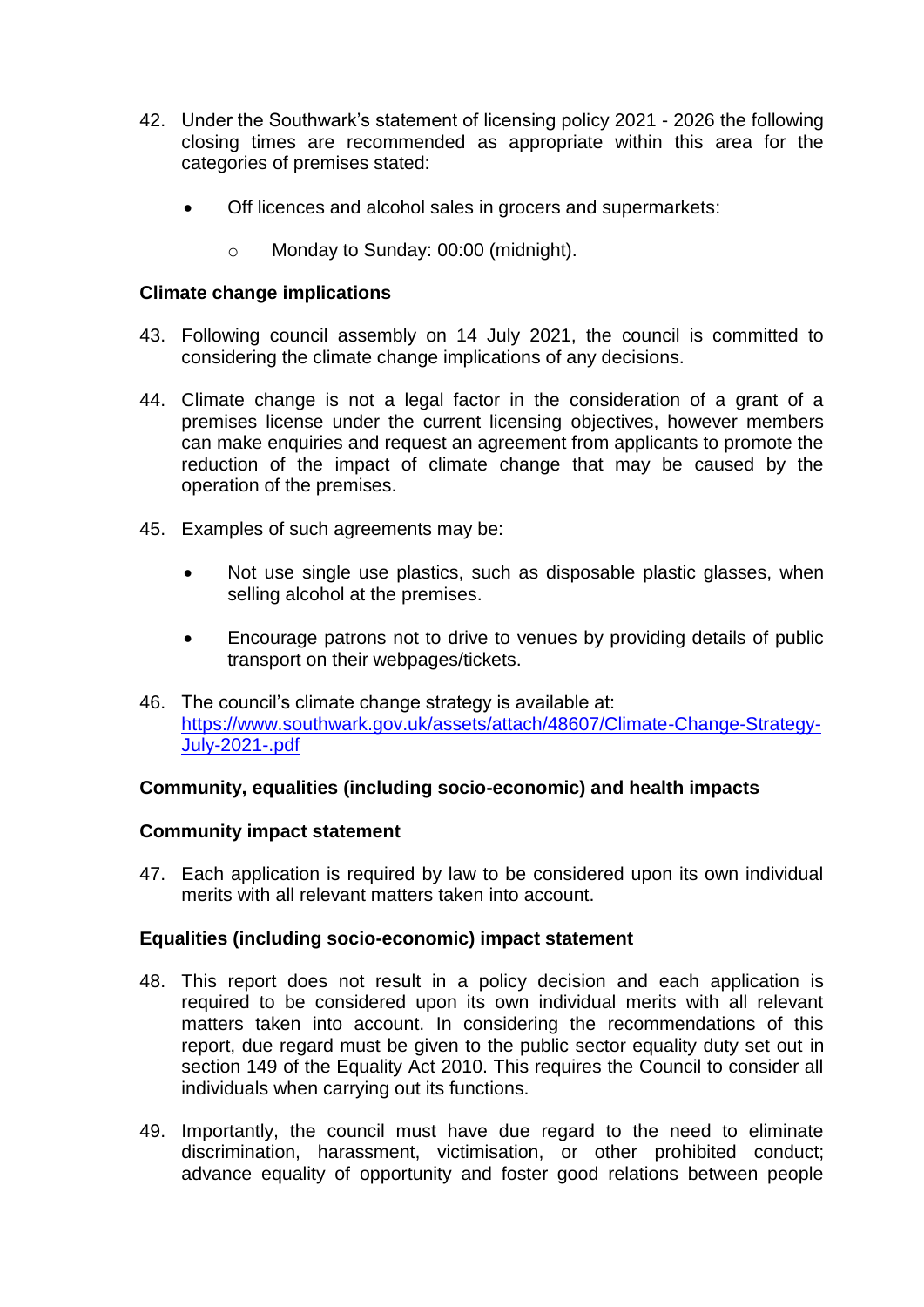with protected characteristics and those who do not. The relevant protected characteristics are age, disability, gender reassignment, pregnancy and maternity, race, religion or belief, sex, sexual orientation. The public sector equality duty also applies to marriage and civil partnership, but only in relation to the need to eliminate discrimination, harassment, victimisation, or other prohibited conduct.

- 50. The equalities impact statement for licensing decisions is contained within the Southwark statement of licensing policy 2021 – 2026: [https://www.southwark.gov.uk/business/licences/business-premises](https://www.southwark.gov.uk/business/licences/business-premises-licensing/licensing-and-gambling-act-policy)[licensing/licensing-and-gambling-act-policy.](https://www.southwark.gov.uk/business/licences/business-premises-licensing/licensing-and-gambling-act-policy)
- 51. The equalities impact assessment is available at: [https://moderngov.southwark.gov.uk/documents/s92016/Appendix%20F%20-](https://moderngov.southwark.gov.uk/documents/s92016/Appendix%20F%20-%20Equalities%20Impact%20Assessment.pdf) [%20Equalities%20Impact%20Assessment.pdf](https://moderngov.southwark.gov.uk/documents/s92016/Appendix%20F%20-%20Equalities%20Impact%20Assessment.pdf)

#### **Health impact statement**

52. Health impacts cannot be considered by law when making decisions under the Licensing Act 2003.

#### **Resource implications**

53. A fee of £190.00 has been paid by the applicant in respect of this application, that fee being the statutory fee payable for premises within non-domestic rateable value band 'B'.

## **Consultation**

54. Consultation has been carried out on this application in accordance with the provisions of the Licensing Act 2003. A public notice was published in a local newspaper and similar notices were exhibited outside of the premises for a period of 28 consecutive days.

## **SUPPLEMENTARY ADVICE FROM OTHER OFFICERS**

## **Director of Law and Governance**

- 55. The sub-committee is asked to determine the application for a premises licence under Section 17 of the Licensing Act 2003.
- 56. The principles which sub-committee members must apply are set out below.

#### **Principles for making the determination**

57. The general principle is that applications for premises licence applications must be granted unless relevant representations are received. This is subject to the proviso that the applicant has complied with regulations in advertising and submitting the application.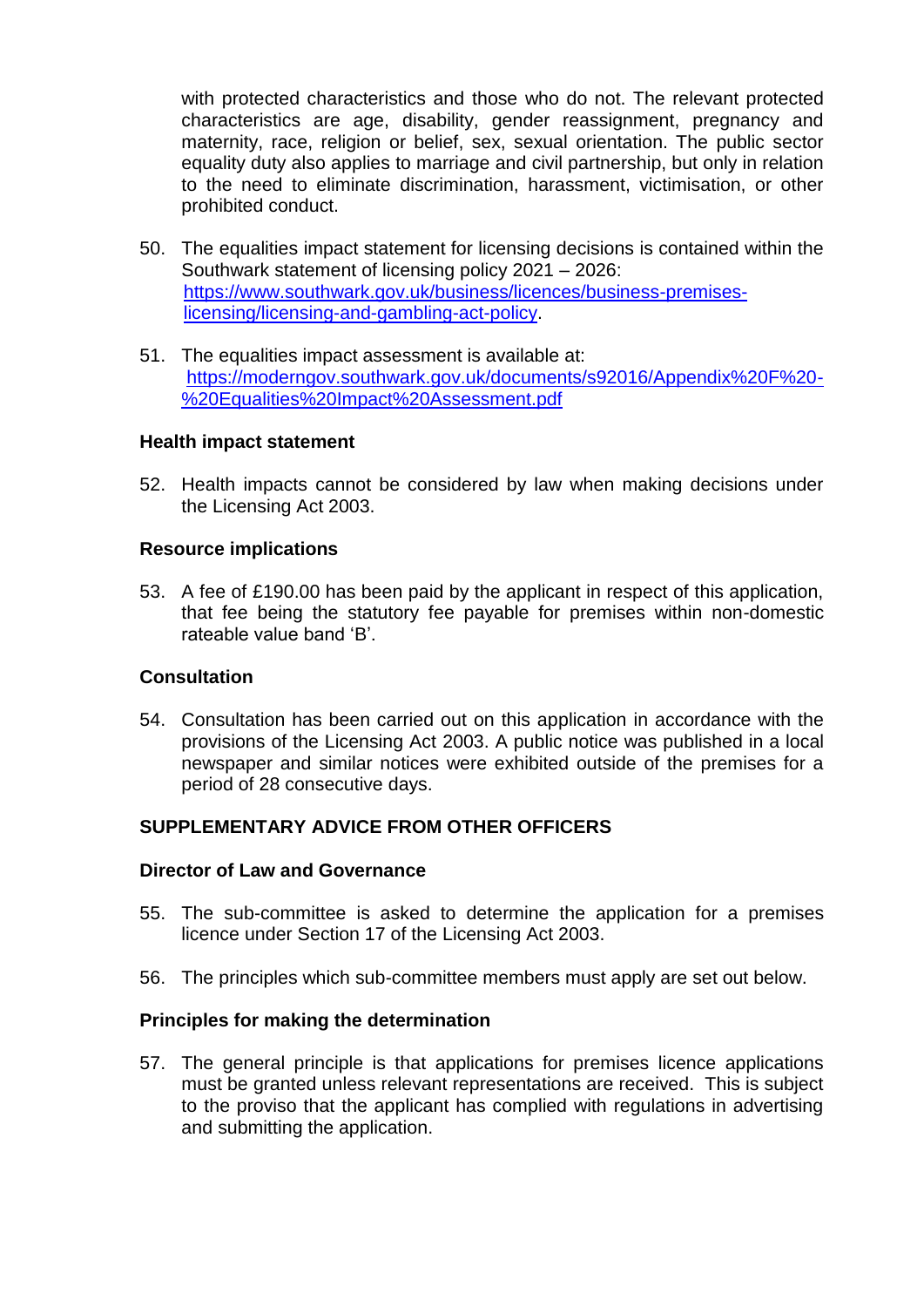- 58. Relevant representations are those which:
	- Are about the likely effect of the granting of the application on the promotion of the licensing objectives
	- Are made by an interested party or responsible authority
	- Have not been withdrawn
	- Are not, in the opinion of the relevant licensing authority, frivolous or vexatious.
- 59. If relevant representations are received then the sub-committee must have regard to them, in determining whether it is necessary for the promotion of the licensing objectives to:
	- to grant the licence subject to:
		- $\circ$  The conditions mentioned in section 18 (2)(a) modified to such extent as the licensing authority considers necessary for the promotion of the licensing objectives
		- o Any condition which must under section 19, 20 or 21 be included in the licence
	- to exclude from the scope of the licence any of the licensable activities to which the application relates
	- to refuse to specify a person in the licence as the premises supervisor
	- to reject the application.

## **Conditions**

- 60. The sub-committee's discretion is thus limited. It can only modify the conditions put forward by the applicant, or refuse the application, if it is necessary to do so. Conditions must be necessary and proportionate for the promotion of one of the four licensing objectives, and not for any other reason. Conditions must also be within the control of the licensee, and should be worded in a way which is clear, certain, consistent and enforceable.
- 61. The four licensing objectives are:
	- The prevention of crime and disorder
	- Public safety
	- The prevention of nuisance
	- The protection of children from harm.
- 62. Members should note that each objective is of equal importance. There are no other licensing objectives, and the four objectives are paramount considerations at all times.
- 63. Conditions will not be necessary if they duplicate a statutory position. Conditions relating to night café and take away aspect of the license must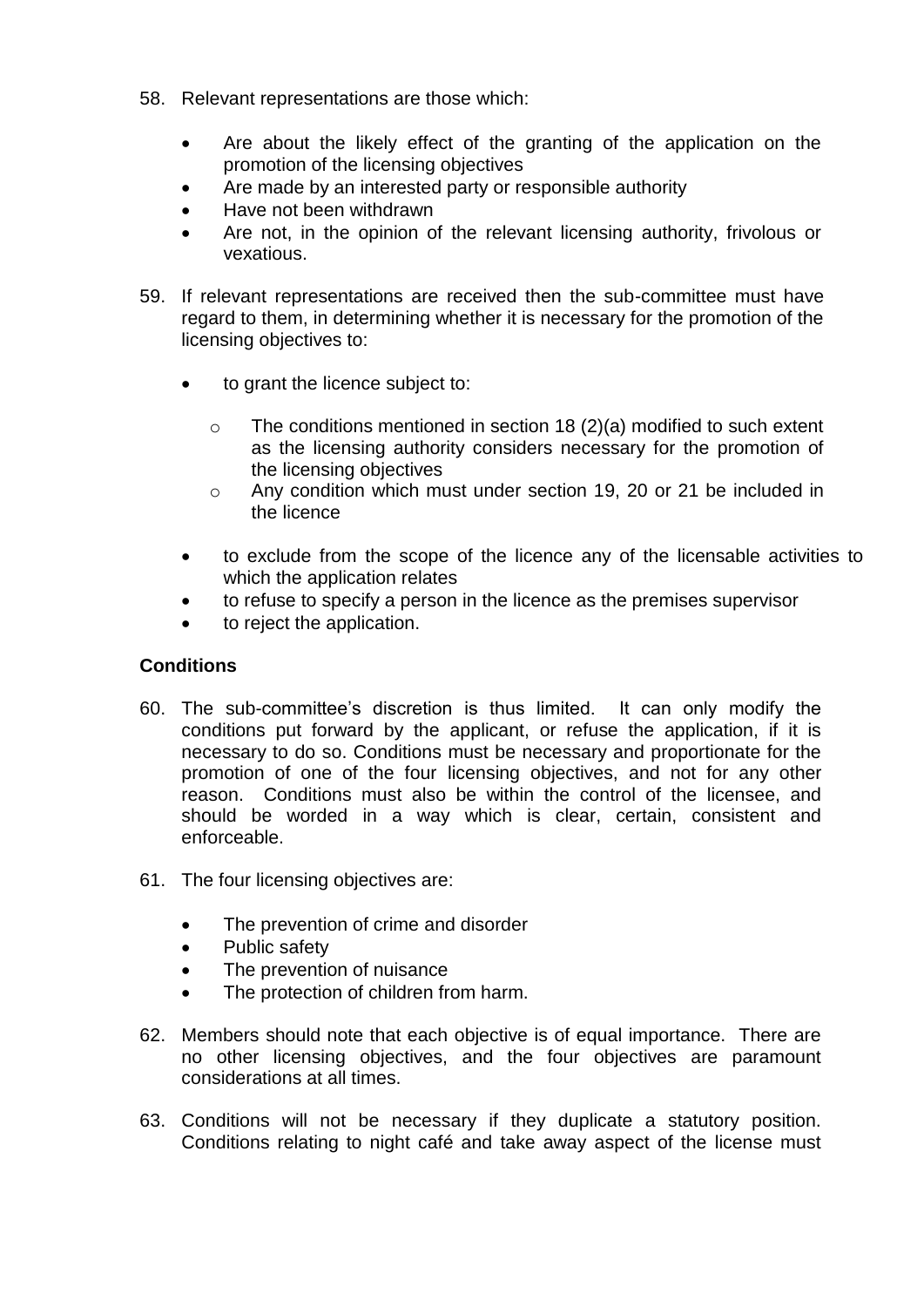relate to the night time operation of the premises and must not be used to impose conditions which could not be imposed on day time operators.

64. Members are also referred to the Home Office Revised Guidance issued under section 182 of the Licensing Act 2003 on conditions, specifically Section 10.

#### **Reasons**

65. If the sub-committee determines that it is necessary to modify the conditions, or to refuse the application for a premises licence application, it must give reasons for its decision.

## **Hearing procedures**

- 66. Subject to the licensing hearing regulations, the licensing committee may determine its own procedures. Key elements of the regulations are that:
	- The hearing shall take the form of a discussion led by the authority. Cross examination shall not be permitted unless the authority considered that it is required for it to consider the representations.
	- Members of the authority are free to ask any question of any party or other person appearing at the hearing.
	- The committee must allow the parties an equal maximum period of time in which to exercise their rights to:
		- o Address the authority
		- o If given permission by the committee, question any other party.
		- o In response to a point which the authority has given notice it will require clarification, give further information in support of their application.
	- The committee shall disregard any information given by a party which is not relevant to the particular application before the committee and the licensing objectives.
	- The hearing shall be in public, although the committee may exclude the public from all or part of a hearing where it considers that the public interest in doing so outweighs the public interest in the hearing, or that part of the hearing, taking place in private.
	- In considering any representations or notice made by a party the authority may take into account documentary or other information produced by a party in support of their application, representations or notice (as applicable) either before the hearing or, with the consent of all the other parties, at the hearing.
- 67. This matter relates to the determination of an application for a premises licence under section 17 of the Licensing Act 2003. Regulation 26(1) (a)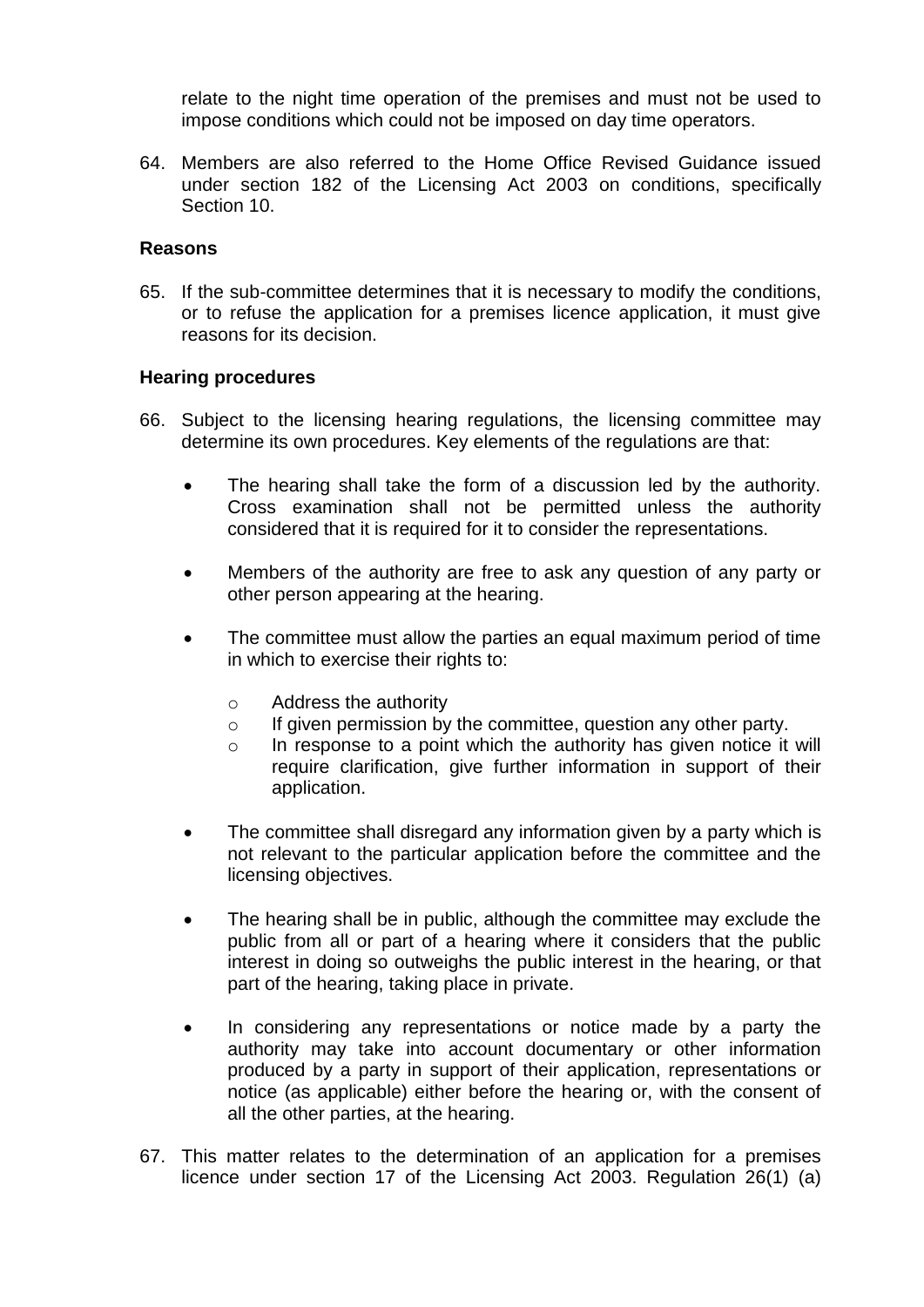requires the sub-committee to make its determination at the conclusion of the hearing.

## **Council's multiple roles and the role of the licensing sub-committee**

- 68. Sub-committee members will note that, in relation to this application, the council has multiple roles. Council officers from various departments have been asked to consider the application from the perspective of the council as authority responsible respectively for environmental health, trading standards, health and safety and as the planning authority.
- 69. Members should note that the licensing sub-committee is meeting on this occasion solely to perform the role of licensing authority. The sub-committee sits in quasi-judicial capacity, and must act impartially. It must offer a fair and unbiased hearing of the application. In this case, members should disregard the council's broader policy objectives and role as statutory authority in other contexts. Members must direct themselves to making a determination solely based upon the licensing law, guidance and the council's statement of licensing policy.
- 70. As a quasi-judicial body the licensing sub-committee is required to consider the application on its merits. The sub-committee must take into account only relevant factors, and ignore irrelevant factors. The decision must be based on evidence, that is to say material, which tends logically to show the existence or non-existence of relevant facts, or the likelihood or unlikelihood of the occurrence of some future event, the occurrence of which would be relevant. The licensing sub-committee must give fair consideration to the contentions of all persons entitled to make representations to them.
- 71. The licensing sub-committee is entitled to consider events outside of the premises if they are relevant, i.e. are properly attributable to the premises being open. The proprietors do not have to be personally responsible for the incidents for the same to be relevant. However, if such events are not properly attributable to the premises being open, then the evidence is not relevant and should be excluded. Guidance is that the licensing authority will primarily focus on the direct impact of the activities taking place at the licensed premises on members of the public, living, working or engaged in normal activity in the area concerned.
- 72. Members will be aware of the council's code of conduct which requires them to declare personal and prejudicial interests. The code applies to members when considering licensing applications. In addition, as a quasi-judicial body, members are required to avoid both actual bias, and the appearance of bias. The sub-committee can only consider matters within the application that have been raised through representations from other persons and responsible authorities. Other persons must live in the vicinity of the premises. This will be decided on a case to case basis.
- 73. Under the Human Rights Act 1998 the sub-committee needs to consider the balance between the rights of the applicant and those making representations to the application when making their decision. The sub-committee has a duty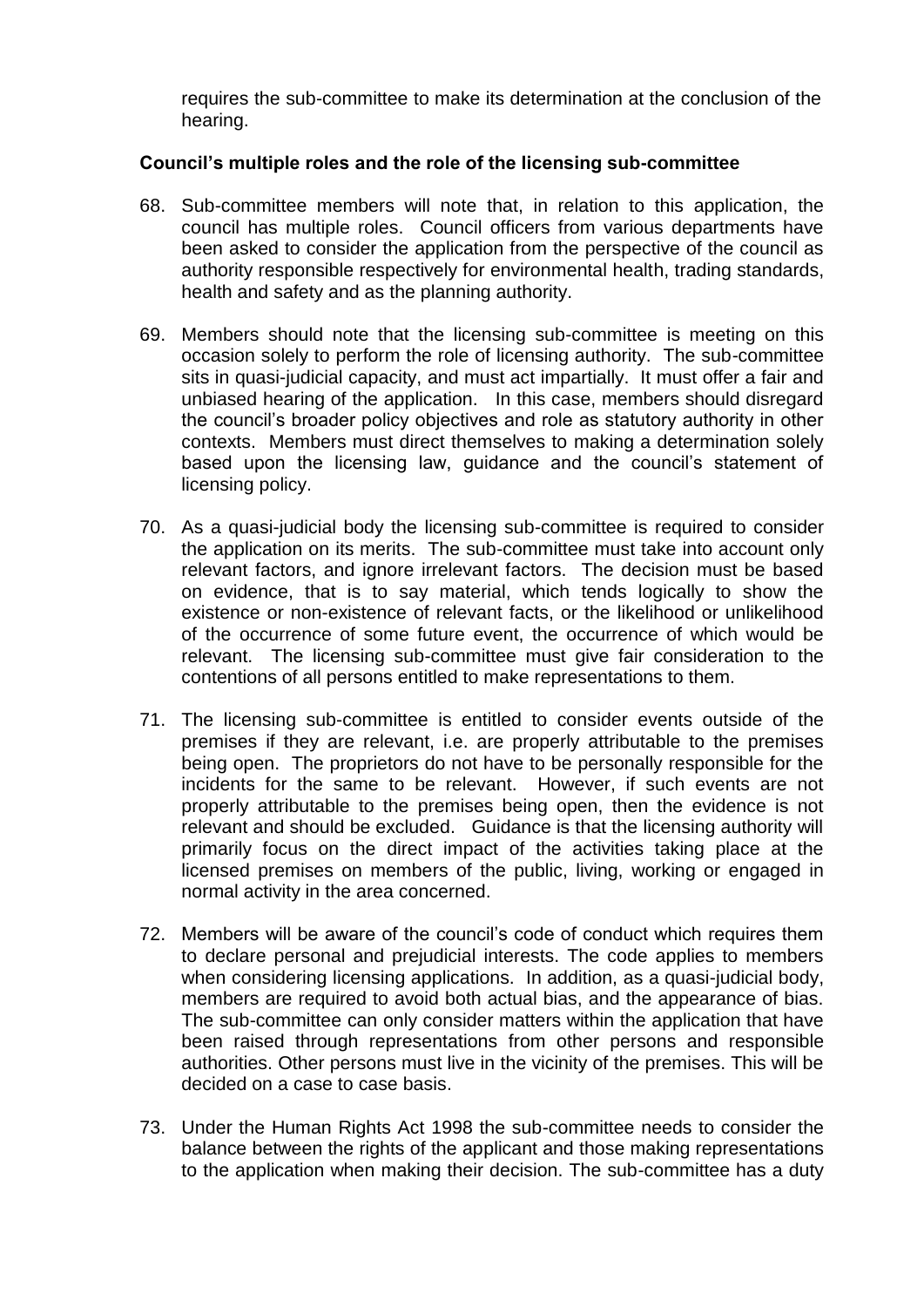under section 17 Crime and Disorder Act 1998 when making its decision to do all it can to prevent crime and disorder in the borough.

74. Other persons, responsible authorities and the applicant have the right to appeal the decision of the sub-committee to the magistrates' court within a period of 21 days beginning with the day on which the applicant was notified by the licensing authority of the decision to be appealed against.

#### **Guidance**

75. Members are required to have regard to the Home Office guidance in carrying out the functions of licensing authority. However, guidance does not cover every possible situation, so long as the guidance has been properly and carefully understood, members may depart from it if they have reason to do so. Full reasons must be given if this is the case.

#### **Strategic Director of Finance and Governance**

76. The head of regulatory services has confirmed that the costs of this process over and above the application fee are borne by the service.

## **BACKGROUND DOCUMENTS**

| <b>Background Papers</b>     | <b>Held At</b>              | <b>Contact</b>     |
|------------------------------|-----------------------------|--------------------|
| Licensing Act 2003           | Southwark Licensing,        | Mrs Kirty Read     |
| <b>Home Office Revised</b>   | C/O                         | Tel: 020 7525 5748 |
| Guidance to the Act          | <b>Community Safety and</b> |                    |
| <b>Secondary Regulations</b> | Enforcement, 160            |                    |
| Southwark statement of       | <b>Tooley Street,</b>       |                    |
| licensing                    | London SE1 2QH              |                    |
| policy Case file             |                             |                    |
|                              |                             |                    |

## **APPENDICES**

| Name       | <b>Title</b>                                                  |  |  |  |
|------------|---------------------------------------------------------------|--|--|--|
| Appendix A | Application and application plan                              |  |  |  |
| Appendix B | Representations submitted by responsible authorities, and     |  |  |  |
|            | related correspondence                                        |  |  |  |
| Appendix C | Notices of decision pertaining to the licensing sub-committee |  |  |  |
|            | hearings of 15 September 2017 and 22 July 2021                |  |  |  |
| Appendix D | Map showing the location of the premises                      |  |  |  |